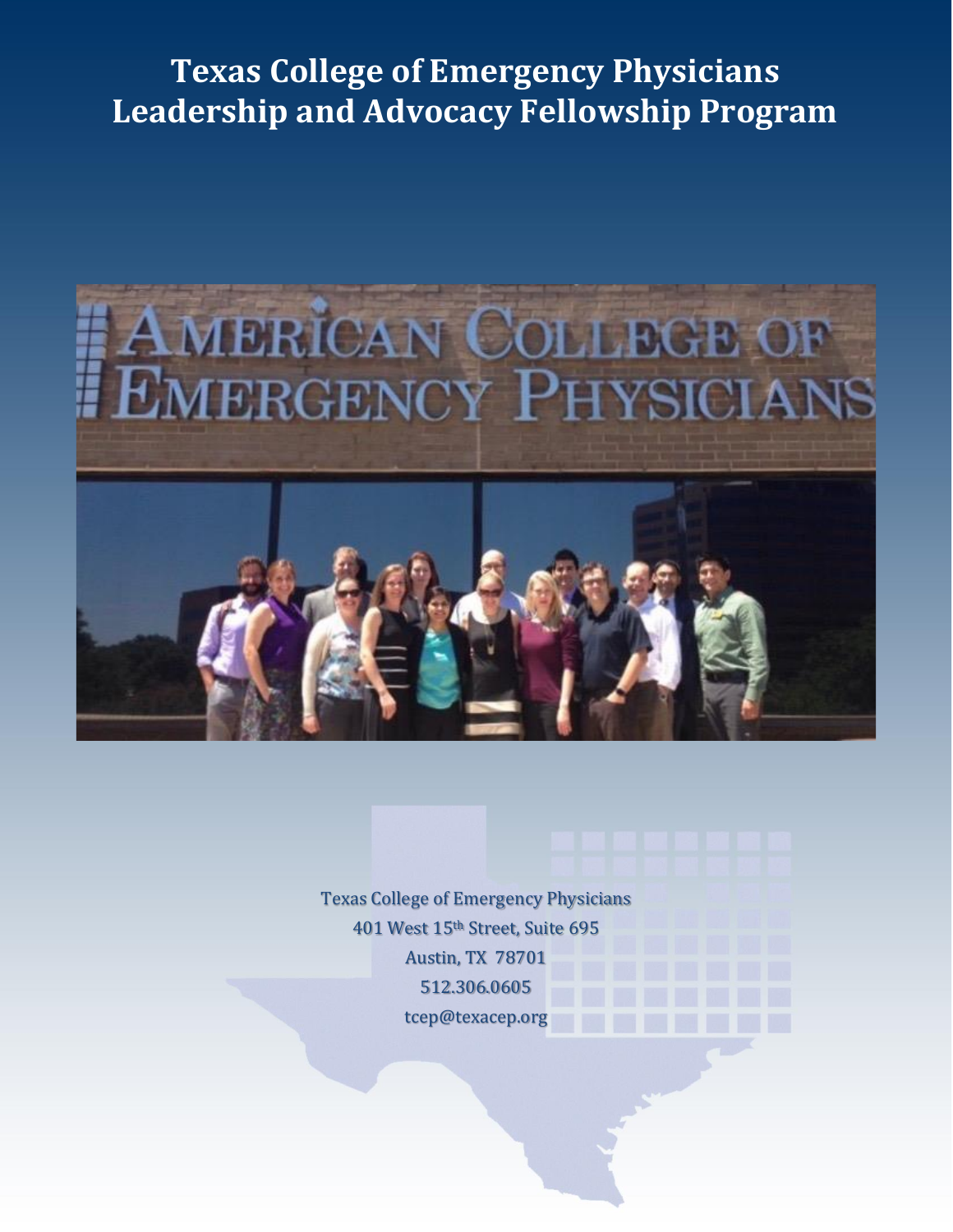## **TCEP Mission Statement**

Texas College of Emergency Physicians exists to promote quality emergency care for all patients and to represent the professional interest of our members.

# **TCEP Leadership and Advocacy Fellowship Program**

The TCEP Leadership and Advocacy Fellowship was developed to groom future emergency physician leaders. The fellowship combines elements of mentoring, organizational education and advocacy skills training in addition to guided experiences to selected fellows.

#### **Roles and Responsibilities**

- Fellows are appointed as ex-officio members of the TCEP Board of Directors and will receive all information and opportunity for participation in the business of the College.
- Fellows are appointed as ACEP Alternate Councilors, representing TCEP at ACEP Council meetings while participating in the resolution process for the College.
- Fellows are expected to seek appointment and participate on TCEP and ACEP Committees.
- Fellows are encouraged to contribute articles for publication in the TCEP *Emphasis.*
- Fellows will identify and complete a project of interest.
- Attendance is strongly encouraged for all meetings **outlined below** in which Fellows will serve as TCEP Ambassadors. In addition, Fellows are highly encouraged to participate in at least one TCEP Residency Visit and one Medical Student Leadership Meeting per academic year.
- The TCEP Leadership and Advocacy Fellowship program will serve as the foundation for ACEP Fellowship (FACEP) designation.
- Eligible candidates for the TCEP Fellowship include EM residency graduates and EM residents in their final year of training.

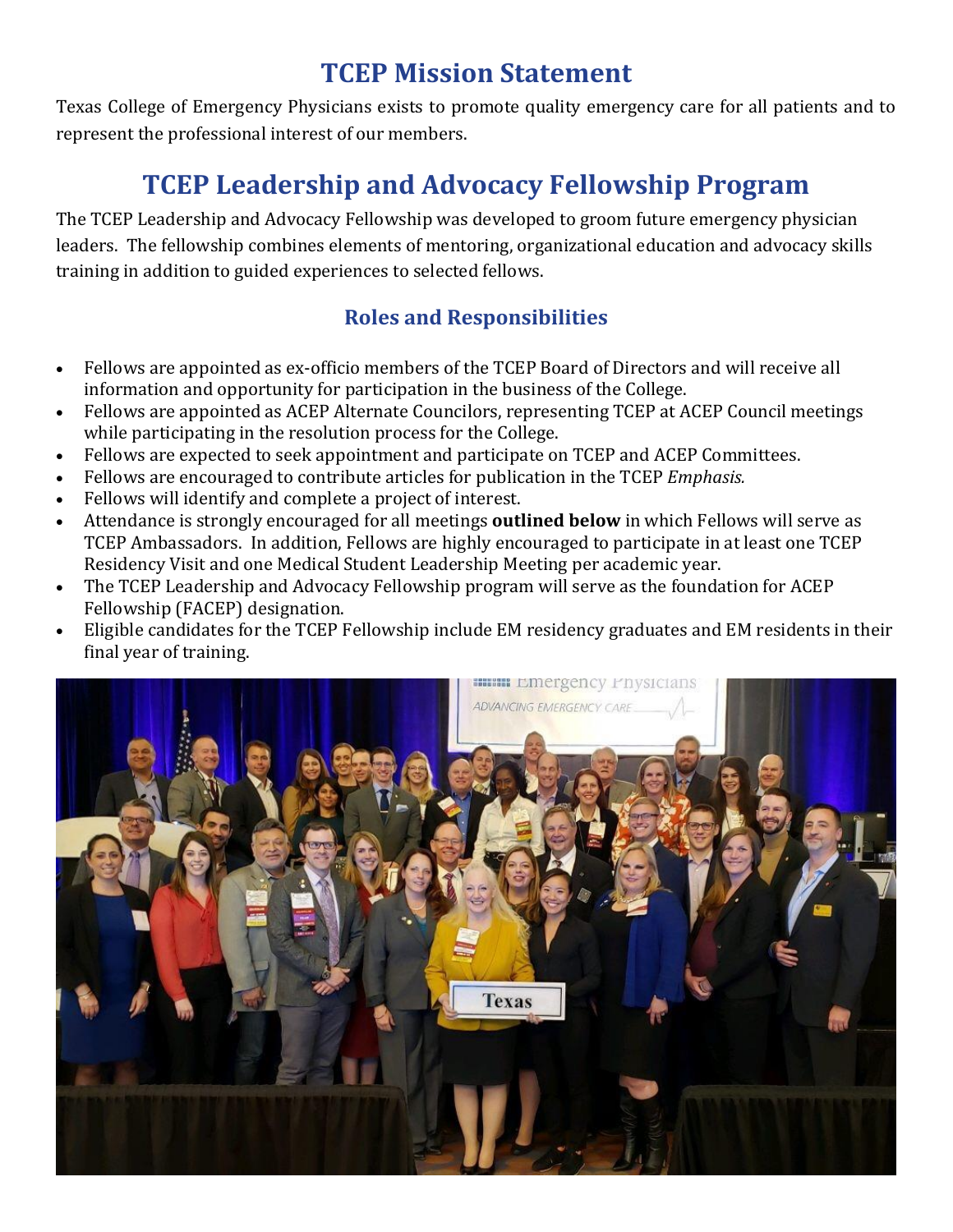## **Meeting Dates 2021-2022**

| <b>Meeting</b>                                               | <b>Leadership Principle</b>                                        | <b>Responsibility</b>                                                                                                                        | <b>Date</b>                                     | Location                     |
|--------------------------------------------------------------|--------------------------------------------------------------------|----------------------------------------------------------------------------------------------------------------------------------------------|-------------------------------------------------|------------------------------|
| <b>TLAF Orientation</b>                                      | Orientation to<br>Fellowship                                       | Attend virtual TLAF orientation                                                                                                              | <b>TBD</b>                                      | Virtual                      |
| <b>TCEP Board of</b><br><b>Directors meeting</b>             | Introduction to Board<br>and association business                  | Attend or participate virtually in<br><b>TCEP Board of Directors meeting</b>                                                                 | 6/26, 2021                                      | Austin, TX<br>*hybrid*       |
| <b>TCEP Board Meeting</b>                                    | Professionalism,<br><b>Grooming Future</b><br>Leaders              | Participate as ex-officio member of<br>the TCEP BOD. Confirm participation<br>in TCEP committee. Identify and<br>develop leadership project. | 9/25, 2021                                      | Irving, TX                   |
| <b>ACEP Council and</b><br><b>Scientific</b><br>Assembly(SA) | Resolutions and<br>affecting change in our<br>College and beyond   | Participate in resolution process.<br>Serve as alternate councilor, Obtain<br>FACEP designation for those who<br>meet criteria.              | Council<br>meeting:<br>October 23 -<br>25, 2021 | Boston, MA                   |
| <b>TCEP Board of</b><br><b>Directors Meeting</b>             | Wellness: Finding a<br>Balance Between Work<br>and Family          | Participate as ex-officio member of<br>the TCEP BOD. Updates on leadership<br>project                                                        | $1/28 - 29, 2022$                               | Hyatt Regency,<br>Austin, TX |
| <b>TCEP Connect - 2022</b>                                   | <b>Get Your Team</b><br>Together: Internal Team<br><b>Building</b> | Speaker introductions, meeting<br>ambassador and acknowledge<br>exhibitors.                                                                  | March/Apr 2022                                  | <b>TBD</b>                   |
| <b>ACEP Leadership</b><br>and Advocacy<br>Conference - 2022  | <b>Get Your Message</b><br>Across: Advocacy 101                    | Attend media training and meet with<br>federal legislators.                                                                                  | <b>TBD</b>                                      | Washington,<br>DC.           |